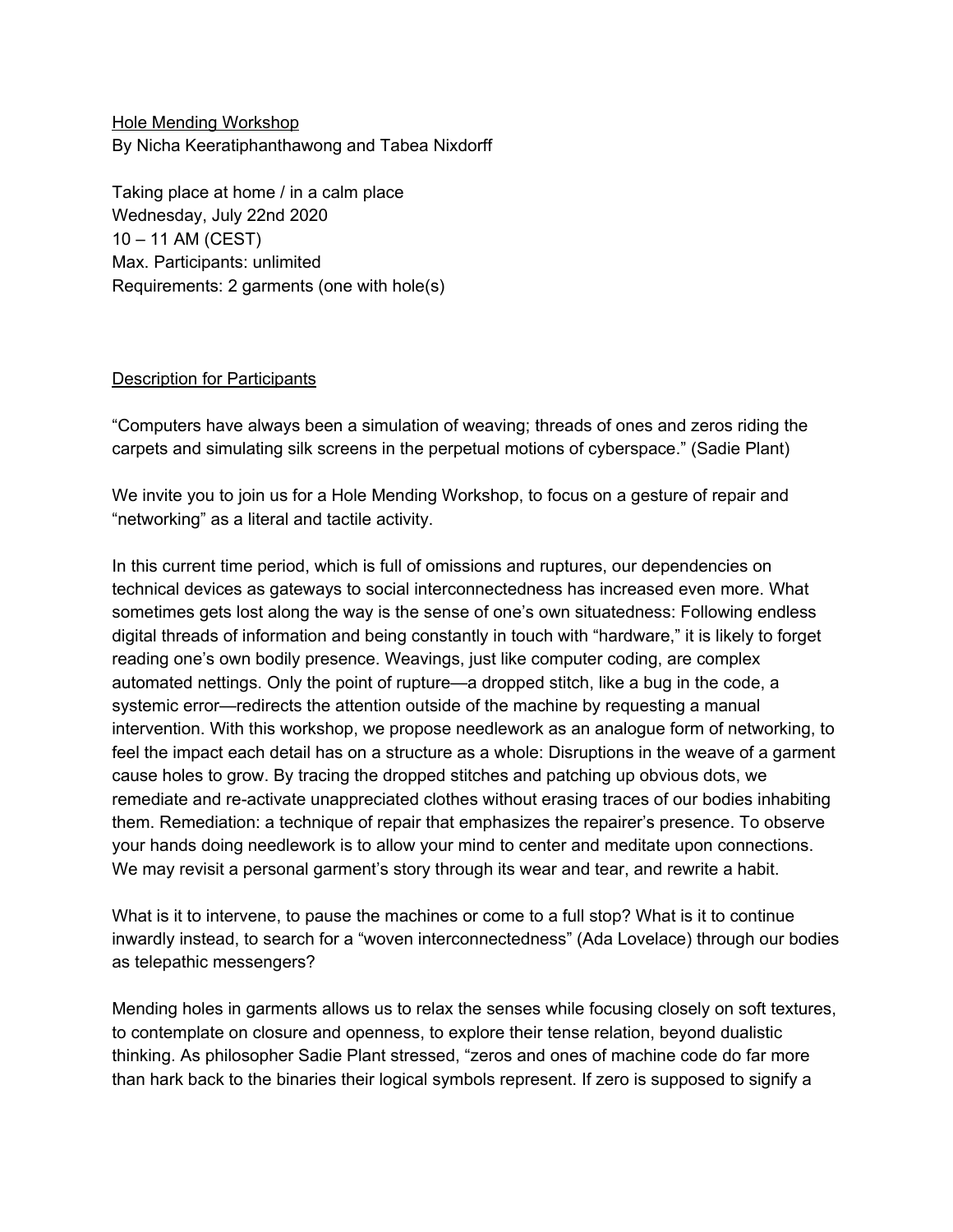hole, a space, or a missing piece, and one is the sign of positivity, digital machines turn these binaries around."

How could we take pleasure in holes as also signs of positivity? When sewing, each hole is both a beginning and end, a passage for the thread. While reimagining ideas of interconnectedness, the activity of mending holes may also be an exercise in resilience—we consciously spend time with a "wounded" fabric instead of abandoning it. The current social situation in the world reminds us of the urgent need for healing practices, to not turn away from the wounds and scars in the social fabric but treat them with care.

One way of caring is to actively listen—to a materiality, just like to people's voices. For this workshop, we recorded our two personal sites for recreation—Vachirabenjatas Park in Bangkok and Sonsbeek Park in Arnhem—to produce a congress of bird songs, winds, rustling leaves, and echoes from two urban realms, a sonic vastness for a domestic and inward activity. These environmental sounds are interwoven with a texture of human voices, reading passages from a collection of thoughts we wrote down during the last months.

The sound piece provides a soundtrack for the workshop activity, as a temporal indicator of the shared space in mind and spanning a thread between all participants, while we are mending separately, each at our respective homes (or a calm place outside).

Afterwards, the (w)hole series will be uploaded online via HDSA's site as a visual outcome of the workshop.

Instructions for the Workshop

Tools

- Please find a minimum of two garments in your home:
	- 1 or more garments in which you wish to mend a hole to activate it again
	- 1 or more garments you no longer want to make some part dysfunctional
- Please find some sewing tools
	- Threads
	- Needle
	- Scissors

(Alternatively, if you don't have any of these items in your home you can take a pen and paper to draw what you would otherwise do with thread and needle)

**Location** 

- Find a comfortable place to sit in your home (or outside in a calm spot)
- Have your phone or computer with you ready for playing sound, optionally reading the instructions again and taking some pictures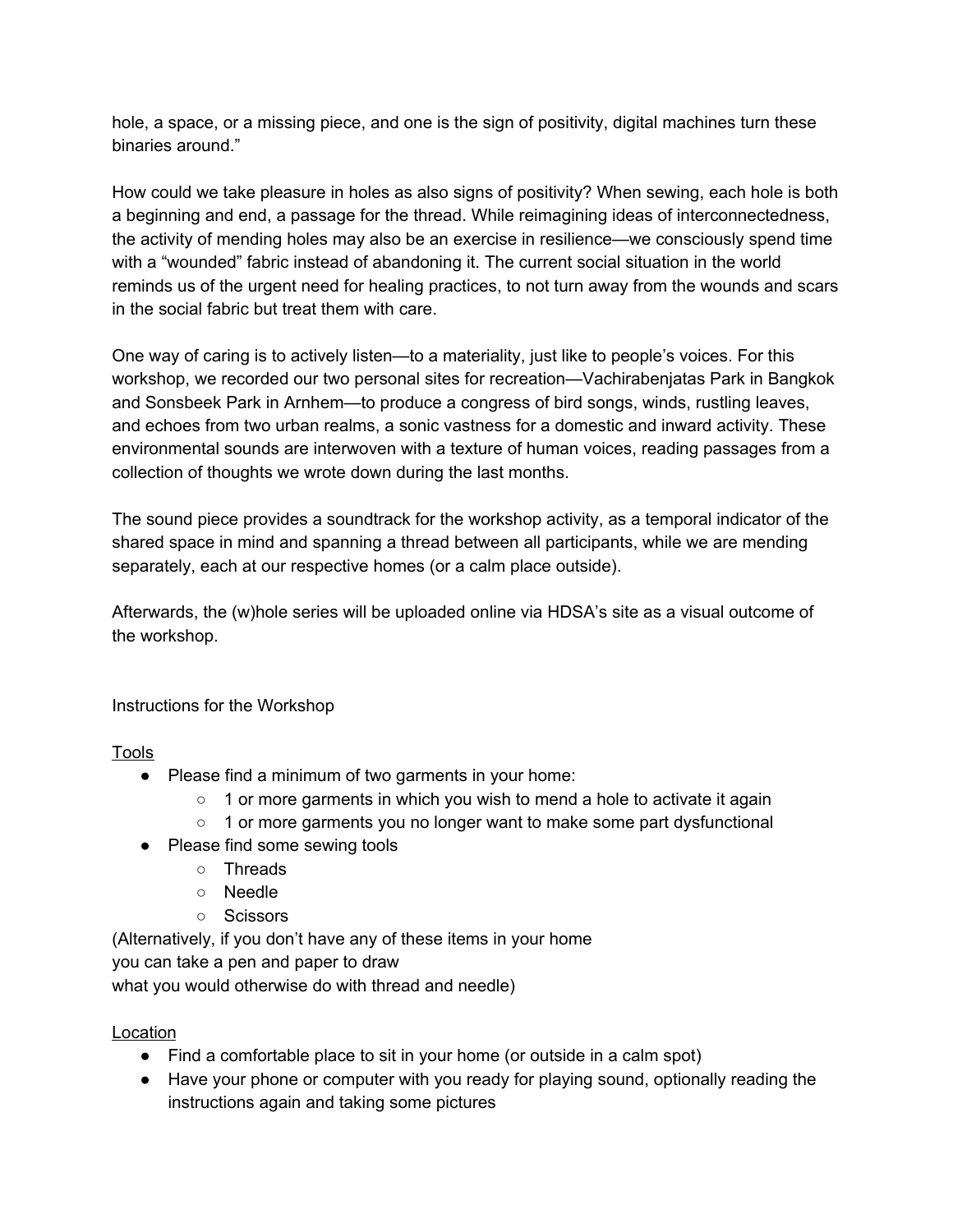## **Activity**

- 1. Take a picture of the garments (a close up of the holes)
- 2. Create a relaxing sonic environment for yourself (e.g. turn off notifications on your phone)
- 3. Turn on the audio file "network\_imaginaries.mp3" at high volume (length 1 hour)
- 4. Use the needle and thread to stitch closed the holes in the garment you wish to reactivate
- 5. Use needle and thread to close a functional opening such as sleeve, neck, button hole in the garment you no longer want
- 6. When the sound piece is over or at any later moment when you wish to stop, take a close up picture of each closure and send them to us via email
- 7. They will be shown on the HDSA Website and create a collective network of threads

## Invitation (Abstract)

In this current time period, which is full of omissions and ruptures, our dependencies on technical devices as gateways to social connectedness has increased. What sometimes gets lost along the way is the sense of one's own situatedness: Following endless digital threads of information and being constantly in touch with "hardware," it is likely to forget reading one's own bodily presence. Weavings, just like computer coding, are highly complex automated nettings. Only the point of rupture—a dropped stitch, like a bug in the code—reminds us of necessary manual interventions.

We invite you to join us for an (at home) Hole Mending Workshop, to focus on a gesture of repair and "networking" as a literal and tactile activity. To relax the senses while focusing on fixing holes in garments, soft textiles, its interwoven stories of wear and tear.

Disruptions in the weave of a garment cause holes to grow. By patching these obvious "bugs," we remediate and re-activate unappreciated clothes without erasing traces of our bodies inhabiting them. Remediation: a technique of repair that emphasizes the repairer's presence. To observe your hands doing needlework is to allow your mind to center and meditate upon connections.

Please note: You will be asked to take close-up photos of two garments with holes. If available, please be equipped with a needle and thread, or alternatively paper and pen. The (w)hole image series will be uploaded online via HDSA site as a visual outcome of the workshop.